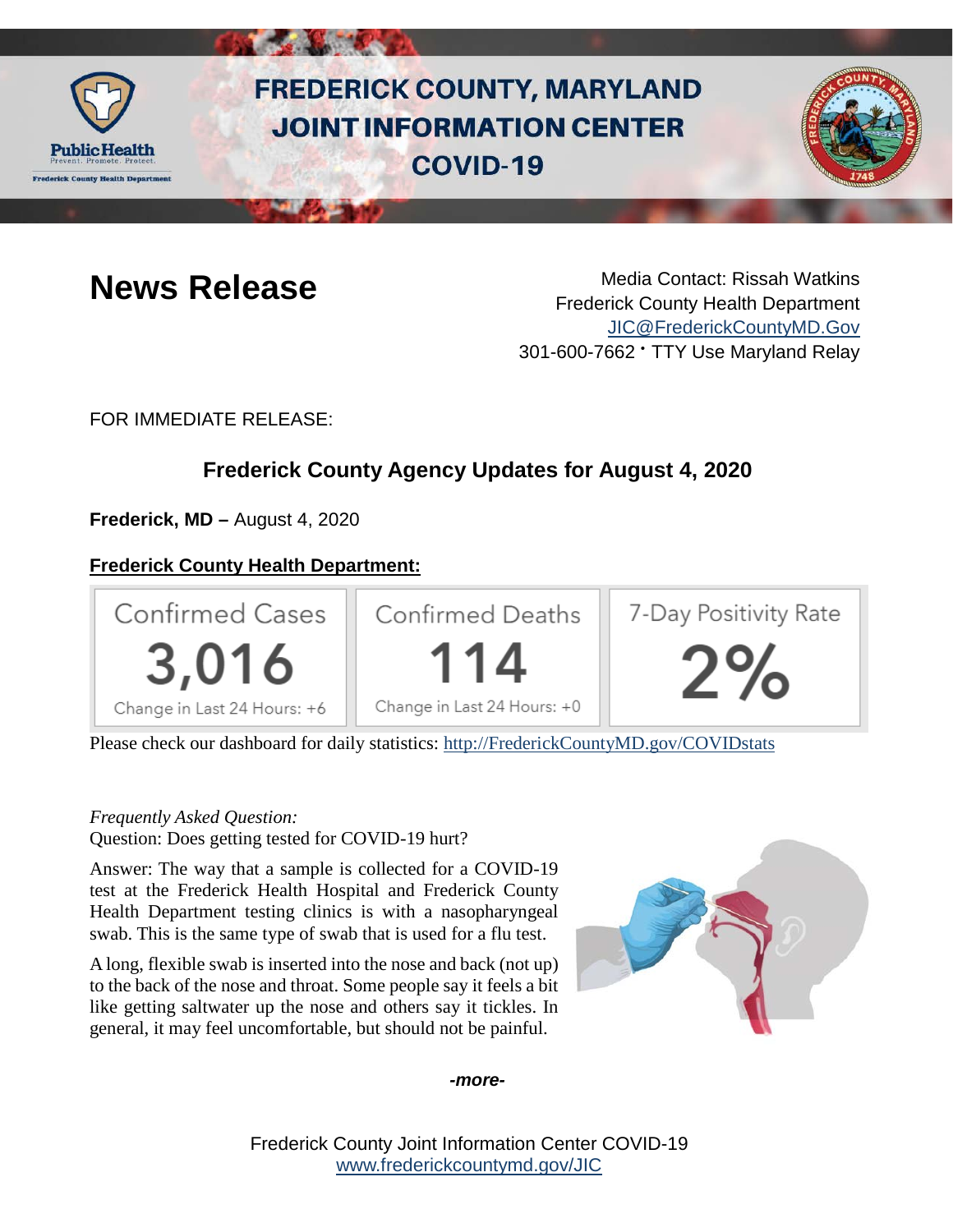

# **Page 2/JIC**

### *Statistics*

Frederick County currently has a 7-day average positivity rate of 2.0%, which is the second lowest in Maryland! Physical distancing and wearing masks make a difference! Please continue to take these [important steps to reduce the risk of COVID-19 for our community.](https://health.frederickcountymd.gov/DocumentCenter/View/6127/MD-Counties-Positivity-Rate-8420) 



Other statistics sources:

- Interactive data for Maryland Coronavirus map and case count can be seen [here.](https://www.nytimes.com/interactive/2020/us/maryland-coronavirus-cases.html#county)
- Frederick County cases by age and demographics will be updated on our [website](http://frederickcountymd.gov/COVIDstats) tomorrow.

## *We're Hiring*

Frederick County Workforce Services is helping us fill open positions for COVID-19 response jobs:

- Long Term Care Facility Liaison
- Fiscal Accounts Technician
- Collection Assistant
- Greeter
- Registration
- Flow Monitor
- Specimen Collector
- Site Supervisor

Go to<https://www.frederickworks.com/fchd-jobs> for details.

#### *-more-*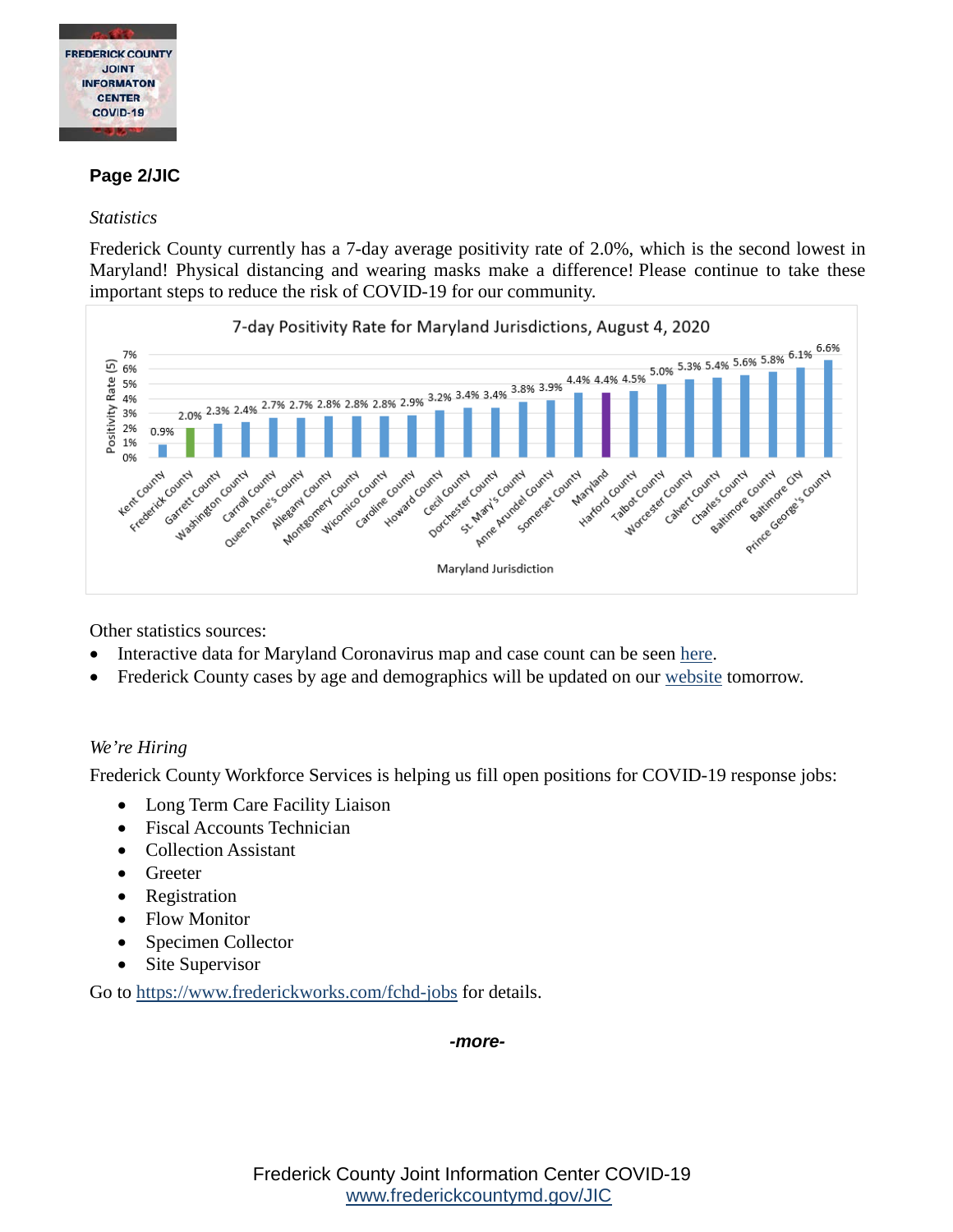

# **Page 3/JIC**

# *Upcoming Testing Clinics*

The Frederick County Health Department testing clinics are open to the public with no appointment. Face coverings and physical distancing are required, but no documentation, insurance, or doctor's order is needed. Testing is FREE and you don't have to be sick to be tested. These clinics use diagnostic (not antibody) tests.

These clinics are low/no barrier clinics aimed to meet the needs of community members who face challenges such as lacking health insurance, a primary care provider, or reliable transportation. Registration is not required so that the walk-up clinics remain as accessible as possible. Spanish interpreters are on-site. Frederick Health Hospital (formerly Frederick Memorial Hospital) curbside testing also does not have registration requirements, but a vehicle is required.

For current testing locations in Frederick County and more information, please visit <https://health.frederickcountymd.gov/coronavirus> and check out the calendar for dates and times.

Upcoming testing clinics include:

- Thursdays in Frederick at the Rescue Mission, 419 West South Street, 2pm-4pm.
- Thursdays in Brunswick at Railroad Square from 5-7pm.
- Saturdays at 101 West All Saints Street in Frederick (parking lot of the Asbury United Methodist Church) from 1-3pm
- Mondays and Thursdays in Frederick at the Rescue Mission, 419 West South Street, 12pm-1:30pm Mondays, 2-4 Thursdays.

Plan ahead:

- Next clinic in Thurmont will be August 7 at the Municipal Building parking lot, 615 E. Main Street, 5pm-7pm.
- Next clinic in Emmitsburg will be August 11 at the Seton Center, 226 Lincoln Ave, 12pm-2pm.
- New test site on Rt. 40 in Frederick will open on August 8. Location and hours will be announced soon!

# **Frederick County Public Schools:**

# **Board of Education Meeting: Wednesday, August 5, 2020**

3:00 PM, Regular Meeting, Teleconference 4:00 PM, Closed Session, Teleconference

There are several options for viewing the August 5, 2020 Board of Education Meeting:

- Online at [https://www.fcps.org/centraloffice/fcps-television](https://urldefense.com/v3/__https:/www.fcps.org/centraloffice/fcps-television__;!!I2-OFBIJoQBJqqeup9g!SgyNhNccvxswuOehxP6VmSwC34HF0EQ_FCCXDpeEXA8YyILkAnKnieCFDLQMnuu7IrgHRjeU2yY$) (English and American Sign Language)
- On FCPS TV via Comcast Channel 18 (English and American Sign Language)
- Facebook Live [https://www.facebook.com/FCPSMaryland](https://urldefense.com/v3/__https:/www.facebook.com/FCPSMaryland__;!!I2-OFBIJoQBJqqeup9g!SgyNhNccvxswuOehxP6VmSwC34HF0EQ_FCCXDpeEXA8YyILkAnKnieCFDLQMnuu7IrgHf2eAPqM$) (exclusively in Spanish)

#### *-more-*